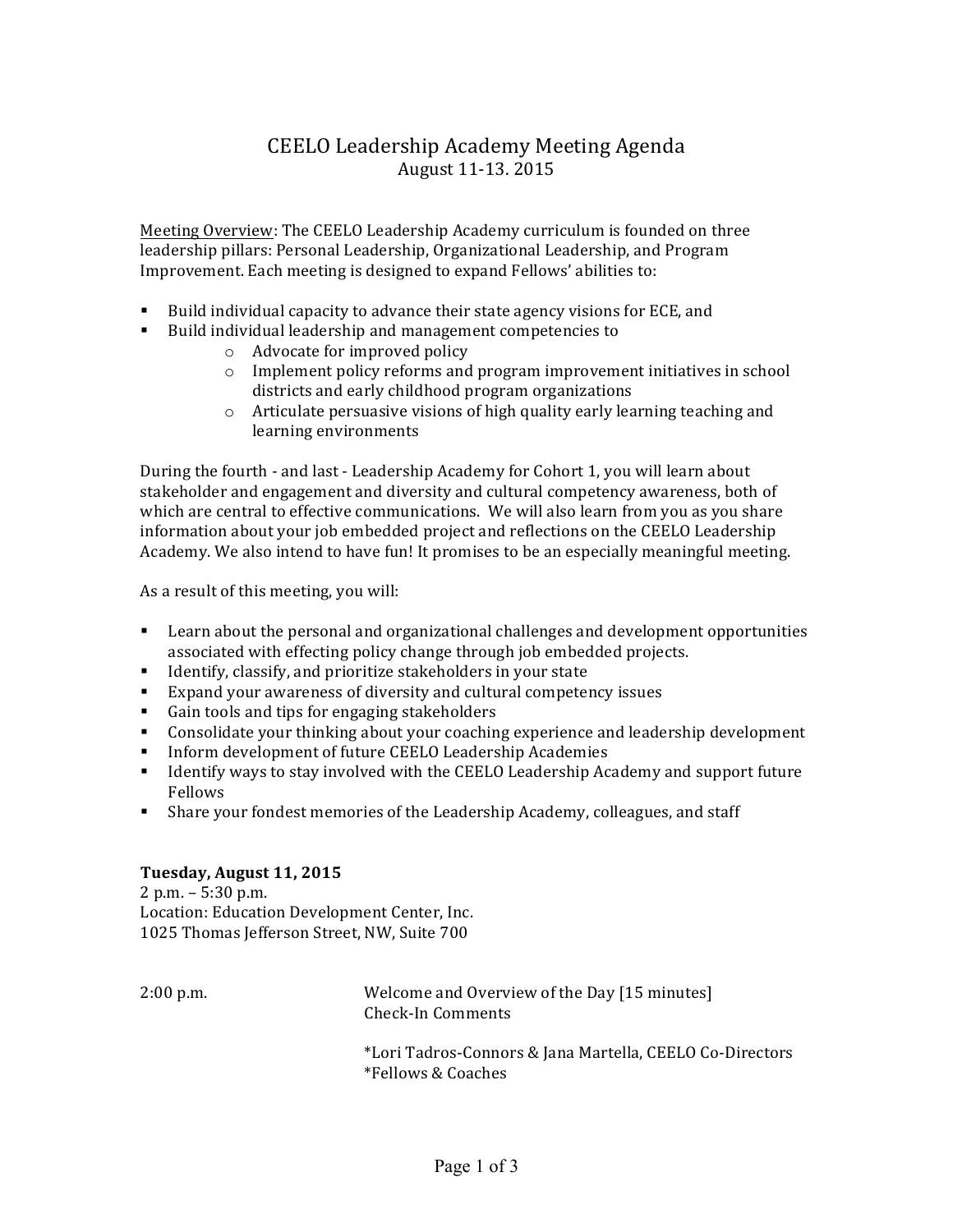| $2:15$ p.m.                                         | <b>Job-Embedded Project Presentations</b> [2.5 hours]                                                  |
|-----------------------------------------------------|--------------------------------------------------------------------------------------------------------|
|                                                     | Lisa Backer<br>Connie Casher<br>Karin Garver<br>Jessica Gillard<br>Jan Hume                            |
| $4:45$ p.m.                                         | <b>Fellows' Review and Assessment of Job-Embedded Projects</b>                                         |
|                                                     | All                                                                                                    |
| $5:15$ p.m.                                         | <b>Review of Day 2 &amp; Evening Possibilities</b>                                                     |
| 5:30 p.m.                                           | Day 1 Adjournment                                                                                      |
| Wednesday, August 12, 2015<br>8:30 a.m. - 5:30 p.m. |                                                                                                        |
| 8:30 a.m.                                           | <b>Day 1 Reflections</b><br>Overview of the Day [10 minutes]                                           |
| 8:40 a.m.                                           | <b>Engaging Diverse Stakeholders</b><br>Part 1: The Process [45 minutes]                               |
|                                                     | Romanita Matta-Barrera                                                                                 |
|                                                     | <b>Introduction: Lori Tadros Connors</b>                                                               |
| 9:45 a.m.                                           | <b>BREAK</b>                                                                                           |
| 10:00 a.m.                                          | <b>Engaging Diverse Stakeholders</b><br>Part 2: Identifying and Prioritizing Stakeholders [1.25 hours] |
| 11:15 a.m.                                          | <b>Enhancing Stakeholder Engagement</b><br>Part 3: Tools and Tips [45 minutes]                         |
| Noon                                                | Lunch and Problem of Practice - Lisa                                                                   |
| $1:00$ p.m.                                         | Refining Stakeholder Engagement Skills<br>Part 4: Stakeholder Engagement Exercises [1 hour]            |
| 2:00 p.m.                                           |                                                                                                        |
| $3:45$ p.m.                                         | Final Reflections With Your Coaches [1.25 hours]                                                       |
| 5:00 p.m.                                           | Review of Day 3<br><b>Closing Reflections</b><br><b>Dinner Instructions</b>                            |